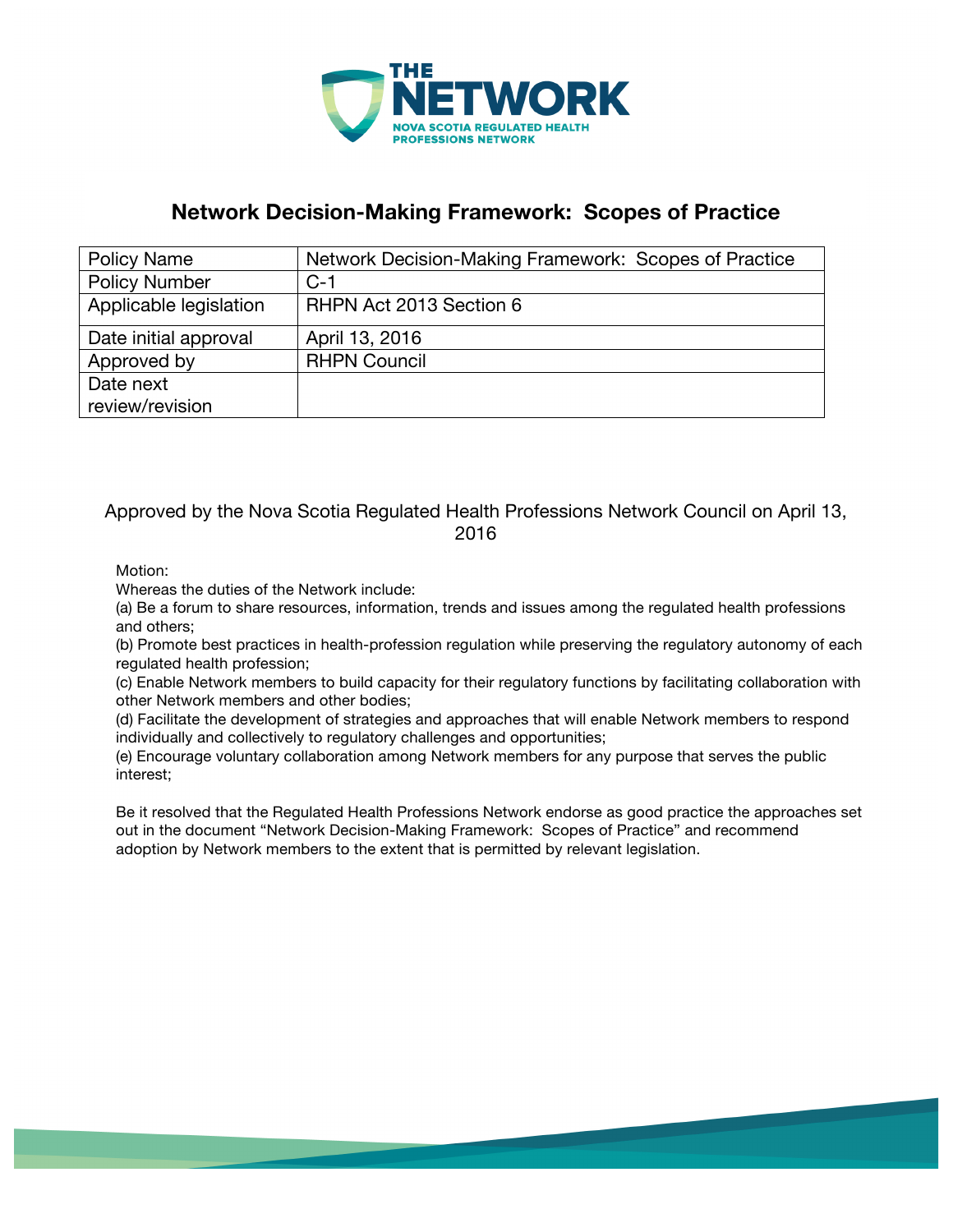## **Introduction**

The legislated scope of practice for regulated health professionals is outlined in their respective legislation and complemented by standards, policies and competencies defined by the regulator. The legislated scopes of practice for most health professions, although not all, are sufficiently broad and flexible to enable the profession to evolve and respond to health care priorities. Scopes of practice decisions are influenced by a profession's core competencies, population health needs, context of practice, and the need to optimize health system performance to support improved health outcomes.

It is now accepted that no one-health profession has a completely unique scope of practice and that many professionals share competencies. It is also acknowledged that one task or activity does not define a profession; rather, it is the entire scope of practice that makes a profession unique. With increasing patient acuity, increasingly complex care, and the advent of new technologies, it is a health system expectation that all health professionals work to their optimal scope of practice. Regulators are increasingly receiving requests from other regulators, health professionals and the public seeking assistance in determining whether a particular task/function is within the scope of practice for that profession. The Regulated Health Professions Network Act (2013) (the "Network Act") provides for a mechanism to enable a process for regulators interpreting or modifying the scope of practice for regulated health professions in the best interest of the public (http://www.nsrhpn.ca/about-us).

This document is based on a decision-making framework developed by the College of Registered Nurses of Nova Scotia (2015). It has been developed to assist health professionals, employers, government, health profession regulators and others analyze and make decisions about individual health profession scope of practice in any practice setting to facilitate timely, accessible care in Nova Scotia.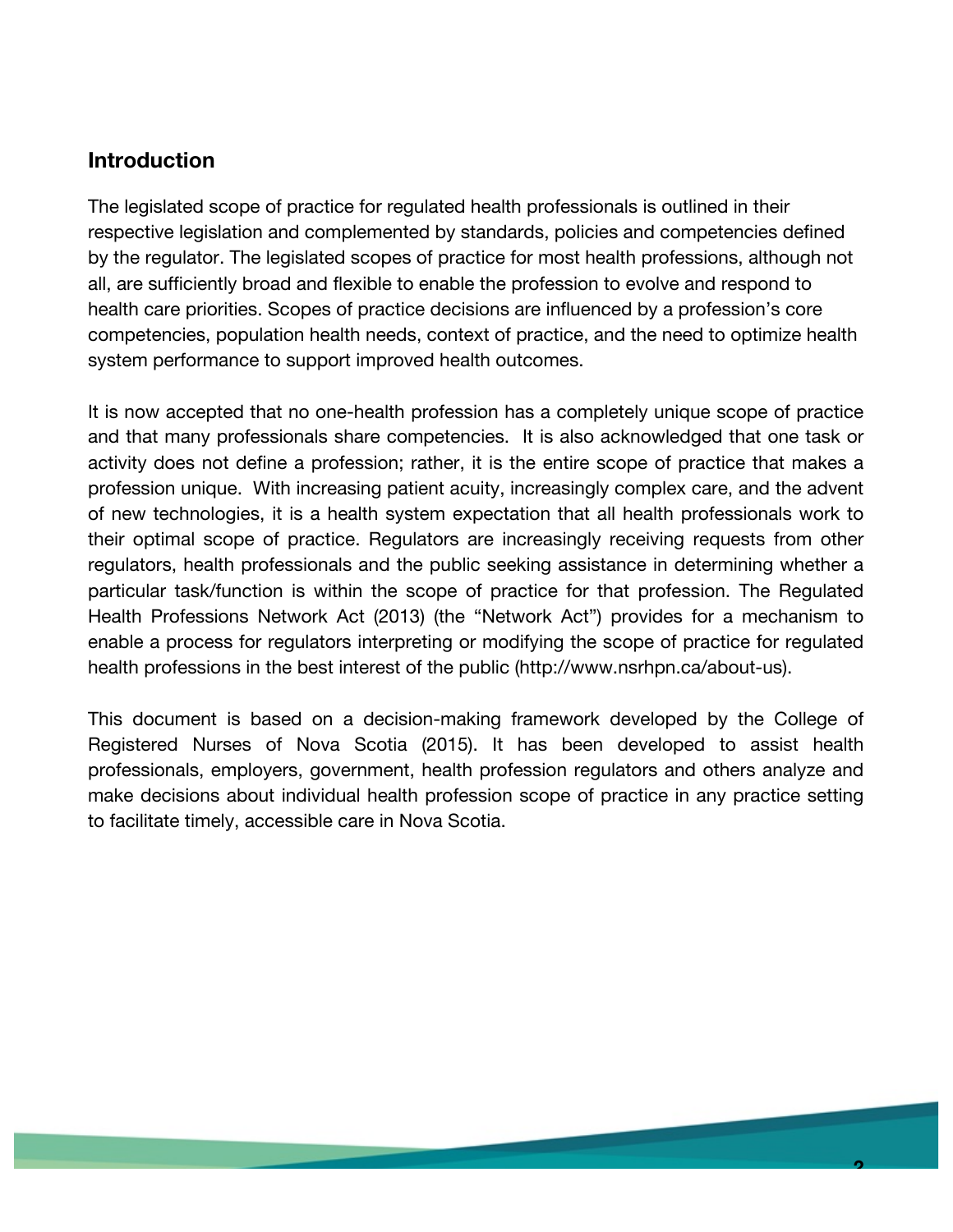The framework will assist in:

- facilitating a decision-making process to optimize scopes of practice
- identifying when an additional role or function can be interpreted as falling within the existing scope of practice of a profession or requires a modification to the scope of practice
- determining whether other processes should be utilized
- determining whether and when a health profession ought to collaborate with other relevant health professions in making decisions about scope of practice
- determining if a health profession is able to add a role or function from another health profession to their scope of practice where desired.

# **Scope of Practice of a Profession**

The legislated scope of practice as outlined in a respective legislation, sets the limits for the overall scope of the profession. It is the foundation upon which competencies and standards of practice are developed. The legislated scope of practice guides curriculum content for health profession education, assists employers with staffing decisions and the government with health human resource planning.

## **Individual Scope of Practice**

The individual scope of practice of most health professionals is narrower and within that of the profession. Continuing education, practice experience, patient population, and context of practice determine individual scope over the course of their career. While the scope of individual practice may be narrower than that of the profession, individuals may have more specialized and in-depth knowledge and competence in a particular area of practice.

## **Scope of Employment**

Scope of employment is the range of roles that are defined by the employer through legislation, job descriptions, policies and procedures, guidelines, orientation processes, and education. Individual practitioners may have competencies to perform a role or function that they are not authorized to implement in their current employment setting. Where the scope of employment requires a health professional to participate in a role or function that is outside their individual scope of practice, but within the scope of practice of the profession,

**3**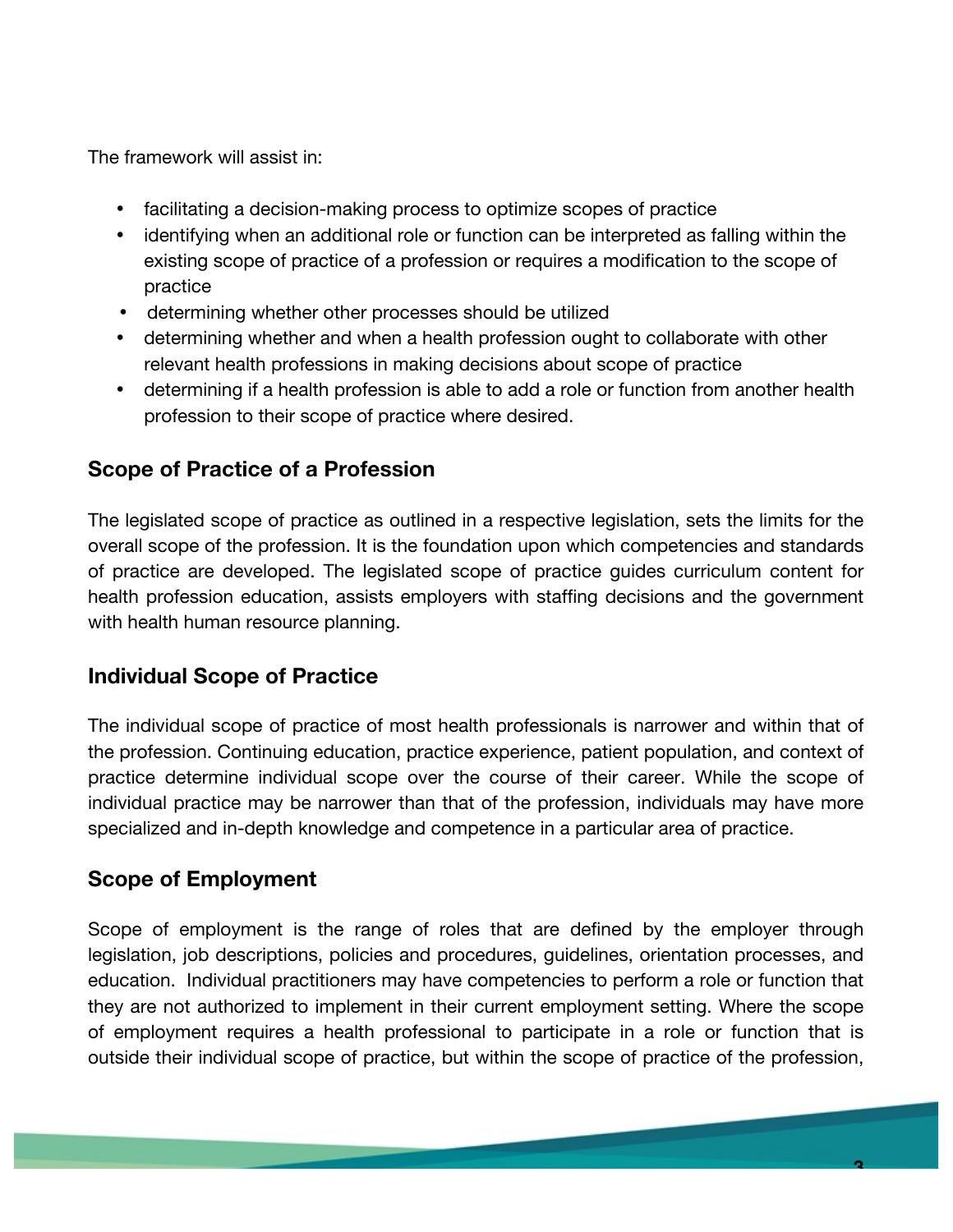it is the employer's role to ensure the employee has the required education and practice experience to attain and maintain competence.

# **Addition of New Roles or Functions to the Scope of Practice of a Regulated Health Profession**

An interpretation of scope of practice is the addition of a new role or function to the scope of practice of a regulated health professional that is within the current legislated authority of that regulated health profession. The role or function has not traditionally been within the practice of the regulated health profession but is consistent with the definition of the practice as defined in its legislation. In some instances functions may be beyond entry-level practice and not taught in entry-to-practice education programs. A new role or function can be added to an individual health professional role as long as it is consistent with the legislated scope of practice of the profession, is not prohibited by other legislation and the health professional attains and maintains their competence.

When it is determined a new role or function is clearly not within the legislated scope of practice or where the new addition is restricted by a statute regulating the practice of another health profession, other mechanisms must be used to enable the health professional to perform the role or function. One is to seek a modification of the legislated scope of practice for that profession which adds the role or function to the scope of practice of the profession as a whole, not just an individual practitioner. Modification to legislation always requires regulatory oversight and involvement by the regulatory College(s) and consultation with all the other stakeholders via the mechanism established by the Nova Scotia Regulated Health Professions Network before submission to government.

The Network legislation (RHPN, 2013,17 and 18) has the potential to address interpretation and modification of scopes of practice. Specific processes for interpretation of scope of practice may require agreement of impacted regulators and may also require notification of the Minister. Specific processes established for modification of scope require the agreement of the impacted regulators, consent of the Minister, and formal approval through the Regulations under the RHPN Act (2013). It is sometimes difficult initially to determine if a proposed addition of a role or function is within the profession's current legislative authority. The decision-making framework will help regulators and other stakeholders determine if a proposed additional function is an interpretation of scope or requires an alternative process such as modification of scope of practice through legislative change.

**4**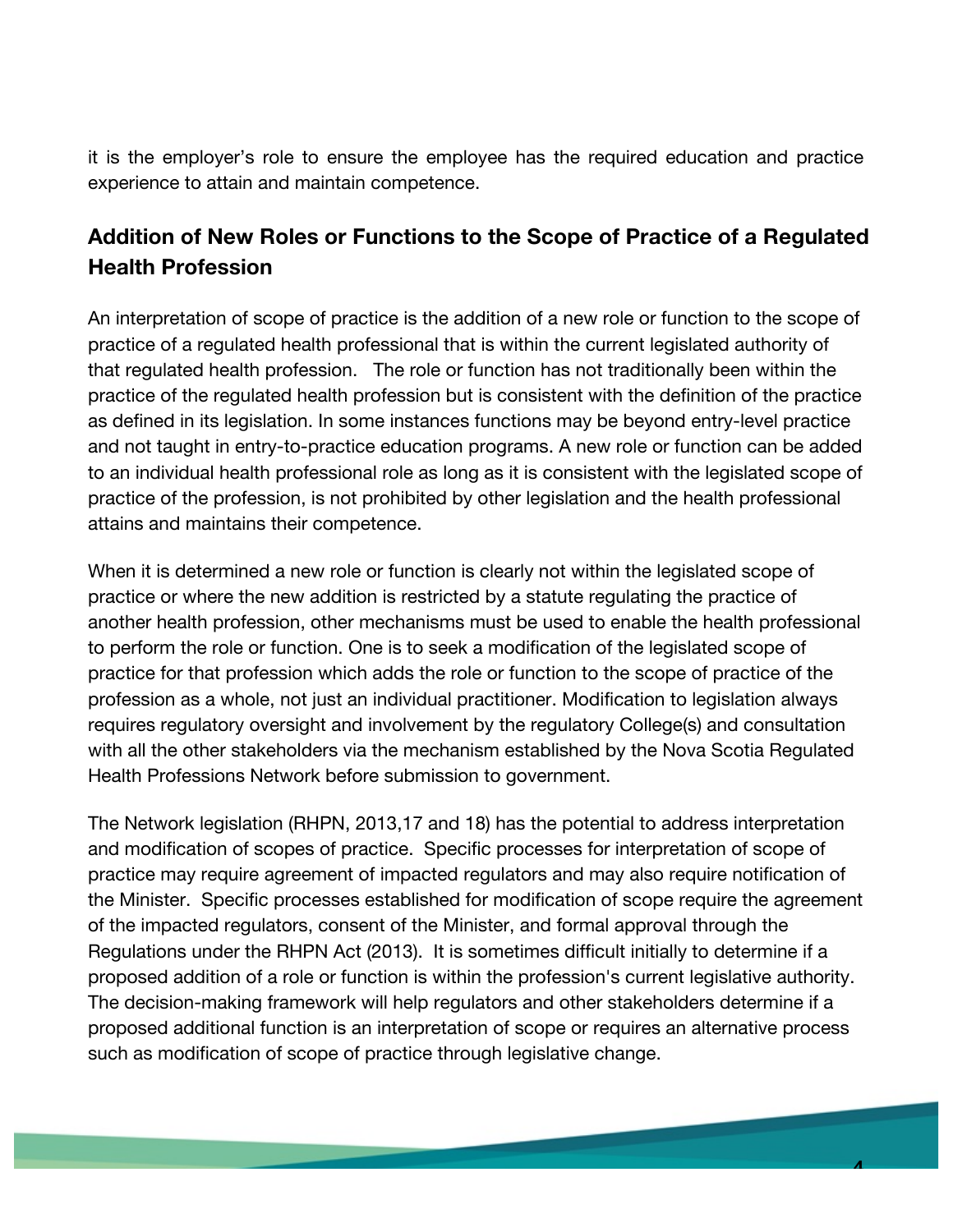Given that modification to the scope of practice of a regulated health profession can be arduous and lengthy, other process can be considered. One historical option is delegation that allows a health professional to incorporate a new role or function or competency to their individual scope of practice but not to the scope of practice of the profession. The governing legislation of most Network members requires that members of a given profession can only practice within their own individual scope of practice and that of their profession. Many of the Acts do offer some flexibility to practice outside of scope if there are other authorizations such as Regulations. However, not all Acts are consistent in the exceptions that are granted. There may also be barriers to delegation created by legislation outside of the governing legislation of each regulator, e.g., the Hospital Act. Delegation does not transfer accountability for the **outcome** of the delegated function. Regulated health professionals who delegate maintain the accountability and potential liability with the outcome of the delegation. The use of delegation is currently under review by many health profession regulators and it may be replaced with other processes in the future.

# **Decision-Making Framework for Adding a New Role or Function to the Scope of Practice of a Regulated Health Professional**

The decision-making framework for adding a new role or function to the scope of practice of a regulated health professional has been designed to assist health professionals, employers and other regulators to collaboratively determine if the roles or functions are consistent within the current scope of practice and whether the role or function will enhance client care. The framework consists of a series of questions that are organized into categories. If all of the decision points in the framework can be answered with a 'yes', then this requisite information can be used to make an informed decision regarding incorporating a new role or function in the health professional's scope of practice. The decision may be forwarded to the regulator for information.

Answering negatively to any of the questions in the framework does not necessarily mean that the role or function cannot be added, but it does mean additional analysis and consultation with the health professional regulator(s) is required before the role or function can be implemented.

The box below identifies when consultation with the respective regulatory organization should be considered.

**5**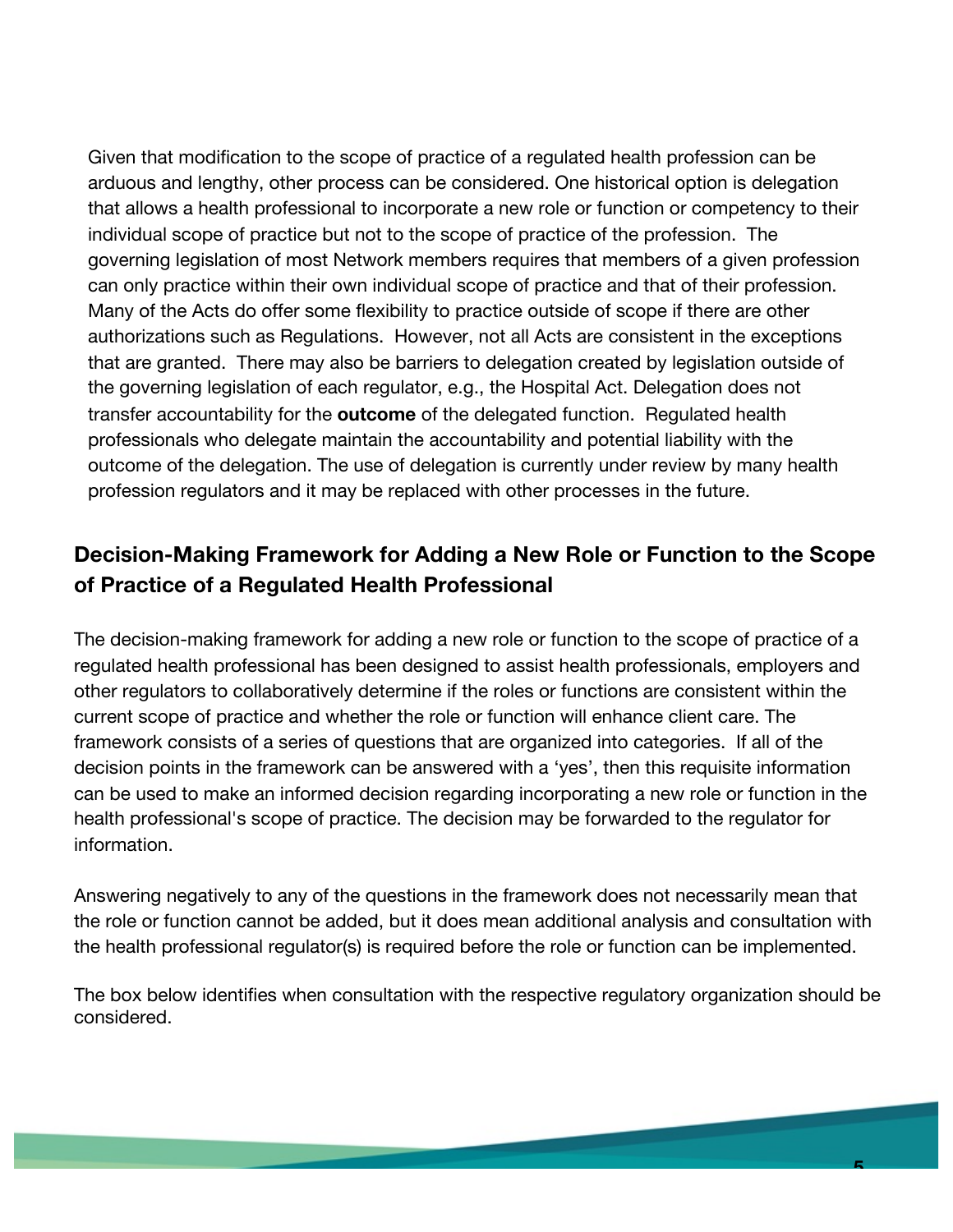#### **When to Consult with the Regulator**

- 1. When it is not clear whether the role or function is actually within the health professions scope of practice as determined by answers to the framework questions
- 2. When there is a question about whether the potential risk to the client is acceptable
- 3. When the health professional is self-employed or does not have the available resources at their place of work to assess the appropriateness of an interpretation to scope
- 4. Any time there are questions when applying the decision-making framework

## **Conclusion**

This document provides direction to health professionals, employers, regulators and others to assist them interpreting a health profession's scope of practice using a decision-making framework. It is intended for use when a role or function not previously performed by a health professional is contemplated for use in the organization. The decision-making framework for adding a new role or function to the health professional's scope of practice outlines the various decision points when a role or function is interpreted as being within the current legislated scope of practice of the profession.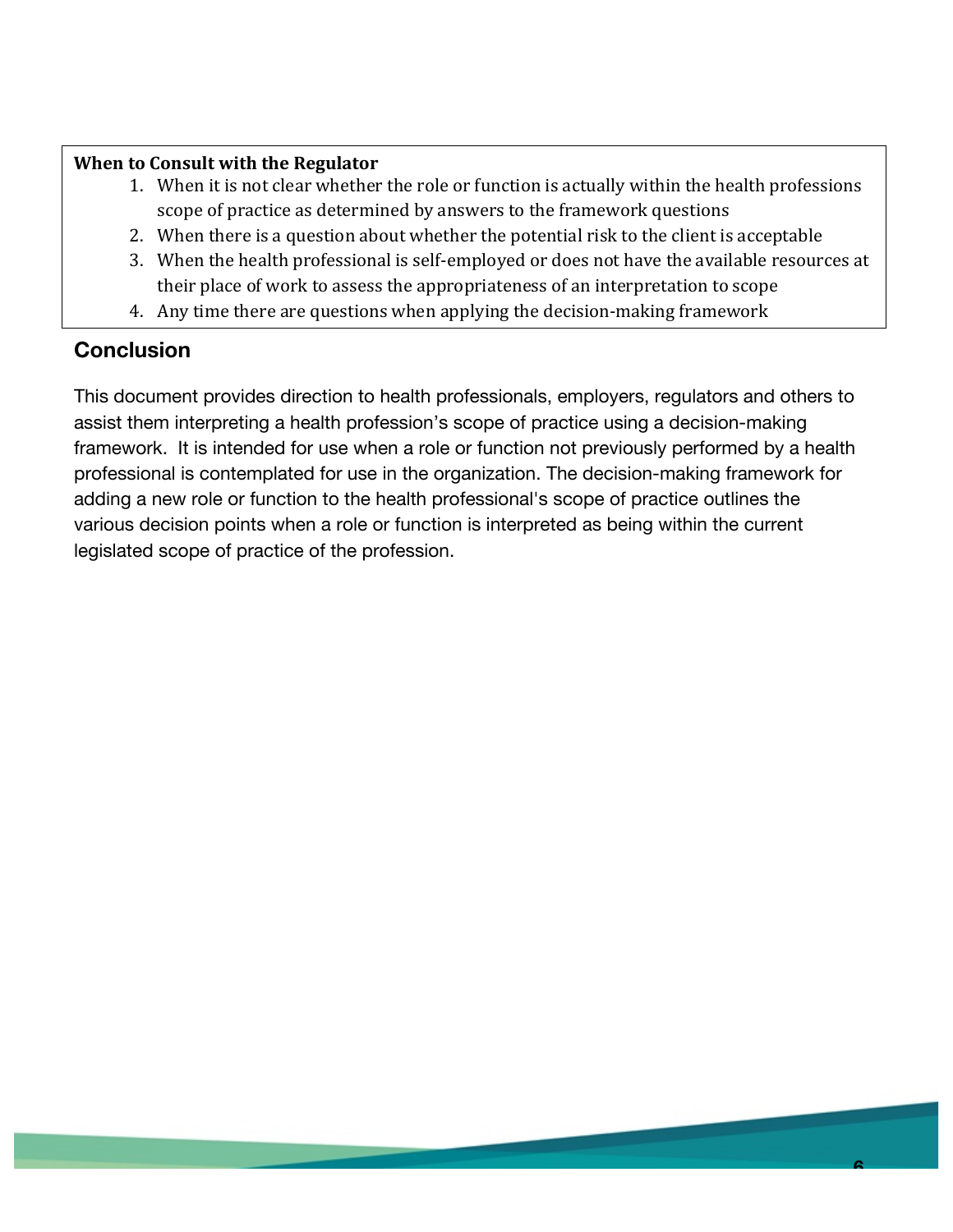# **Interpretation of Scope of Practice**

# **Decision-Making Framework for Adding a New Role or Function**

### **Legislation and Scope**

- Have you determined that the new addition or function is not within the exclusive domain of another regulated health profession?
- Have you determined that there are no prohibitions in any other health profession legislation or policy (government, employer or other) against the health profession performing the addition to scope?
- Has the profession evolved towards adding this new role/function?
- Is the new addition or function within the public domain?
- Is the scope of practice statement in the legislation sufficiently broad to incorporate the additions?
- Have you determined that there are no policies (regulatory, government, employer or other) prohibiting the health professional from performing the role or function?

### **If yes, proceed**

### **Client Need**

- Will the client benefit from this addition to the scope of practice of the profession? Please identify.
- Have you considered the consequences of not adding the new role/function in terms of client care?
- Have you considered and eliminated other options to meet the client need?
- Is the addition feasible and realistic at this time?

### **If yes, proceed**

### **Evidence**

• Is there credible evidence (literature and best practice) to support this addition to the professional's scope of practice?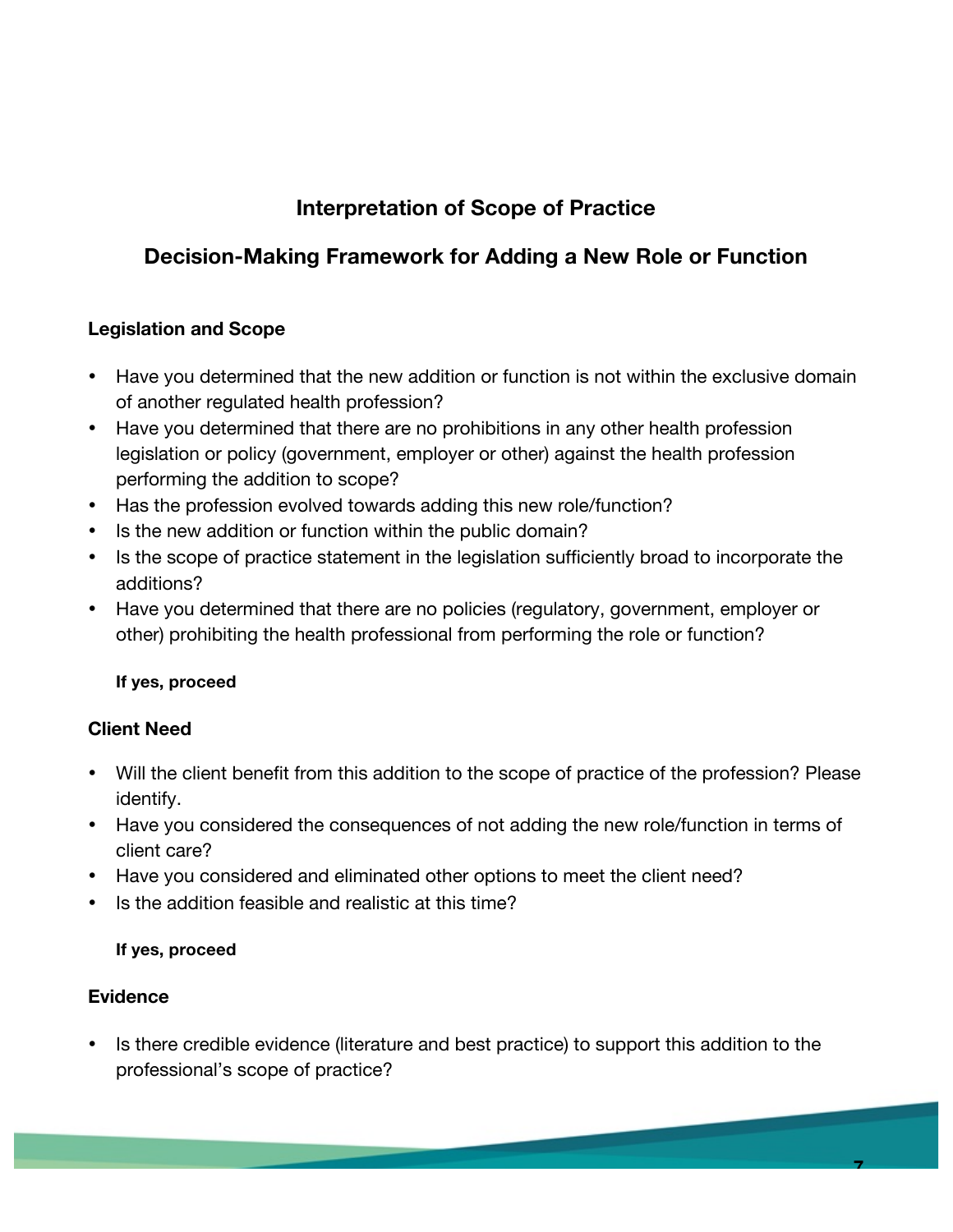• Have you determined that there is no evidence that refutes this addition to the scope of practice of the profession?

#### **If yes, proceed**

#### **Risk**

- Have you determined whether the level of risk to clients, health professionals, and/or organization is acceptable?
- Have you determined any potential unexpected outcomes and is there a plan to manage any potential risks?
- Have you investigated possible legal and liability implications with your risk management department, the respective insurer/protective society or regulator?
- Are there implications for the Agreement on Internal Trade?
- Have you assessed the need for the regulator to be consulted?

### **If yes, proceed**

### **Organizational Support**

- Does the role or function fit within the context of practice?
- Has the impact of adding the role or function to the health professional's scope of practice been assessed in terms of workload and efficiency?
- Does the organization support adding this task to the individual scope of practice?
- Is the organization able to provide the necessary support and supervision to enable the health professional to develop the required competencies?
- Does the organization have clear policies and procedures to support the addition to the health professional scope of practice?
- Is there a plan/mechanism for ongoing monitoring and regular evaluation for the addition to the health professional's scope of practice?

### **If yes, proceed**

## **Consultation**

- Have you determined how the addition to scope will impact the health care team?
- Will other health professions or stakeholders be impacted by the addition to the professional's scope of practice?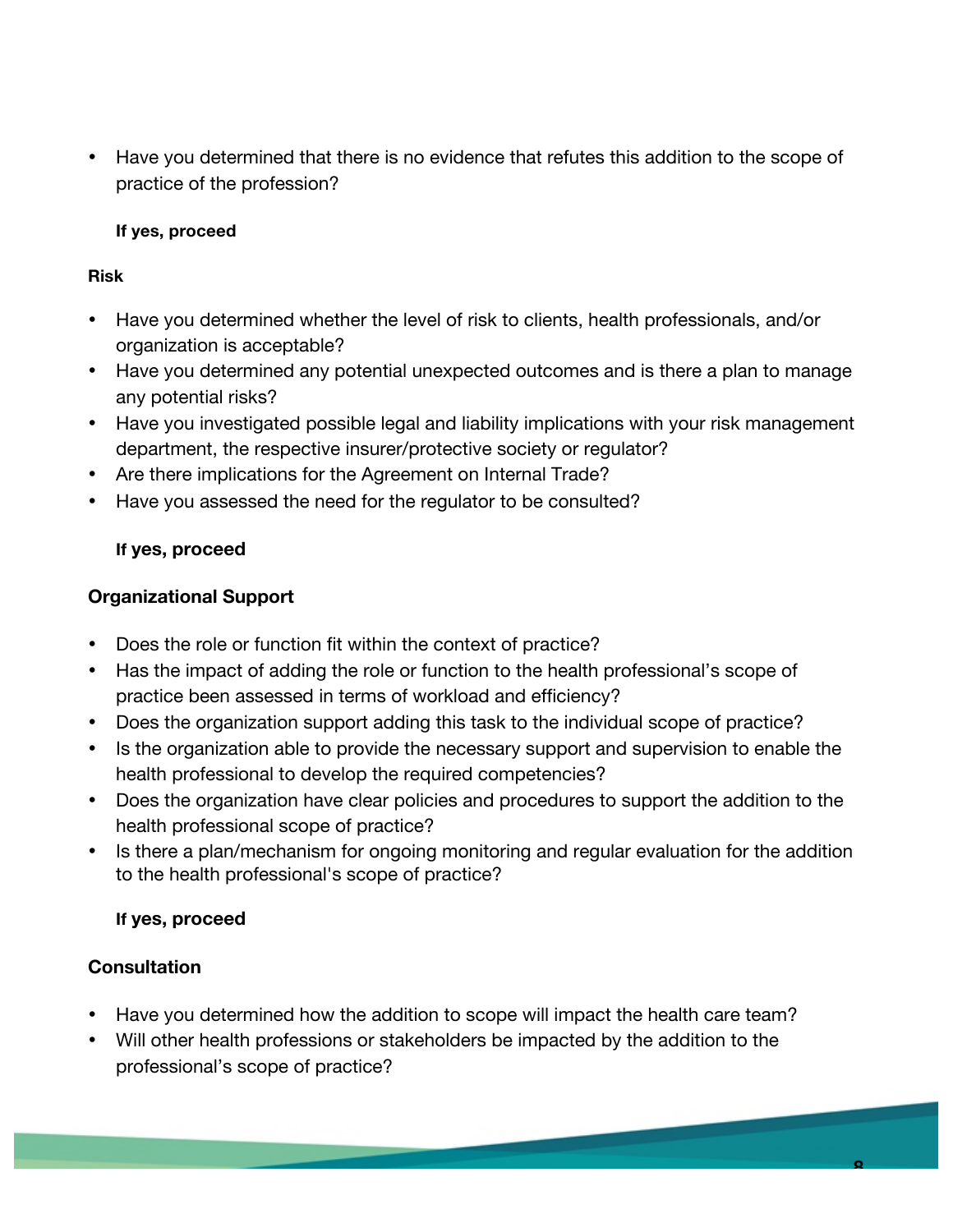• Have the other health professions or stakeholders, potentially impacted by the addition, been consulted or informed?

#### **If yes, proceed**

#### **Competence/Education**

- Have you determined what new competencies (knowledge, skills and ability) are required for the professional to add this to their scope of practice? For example, new education and training and/or organization policies.
- Have you determined what education programs (formal or otherwise) are needed to support this addition to the scope?
- Is there a plan for the review and maintenance of competence and is the responsible person/organization identified?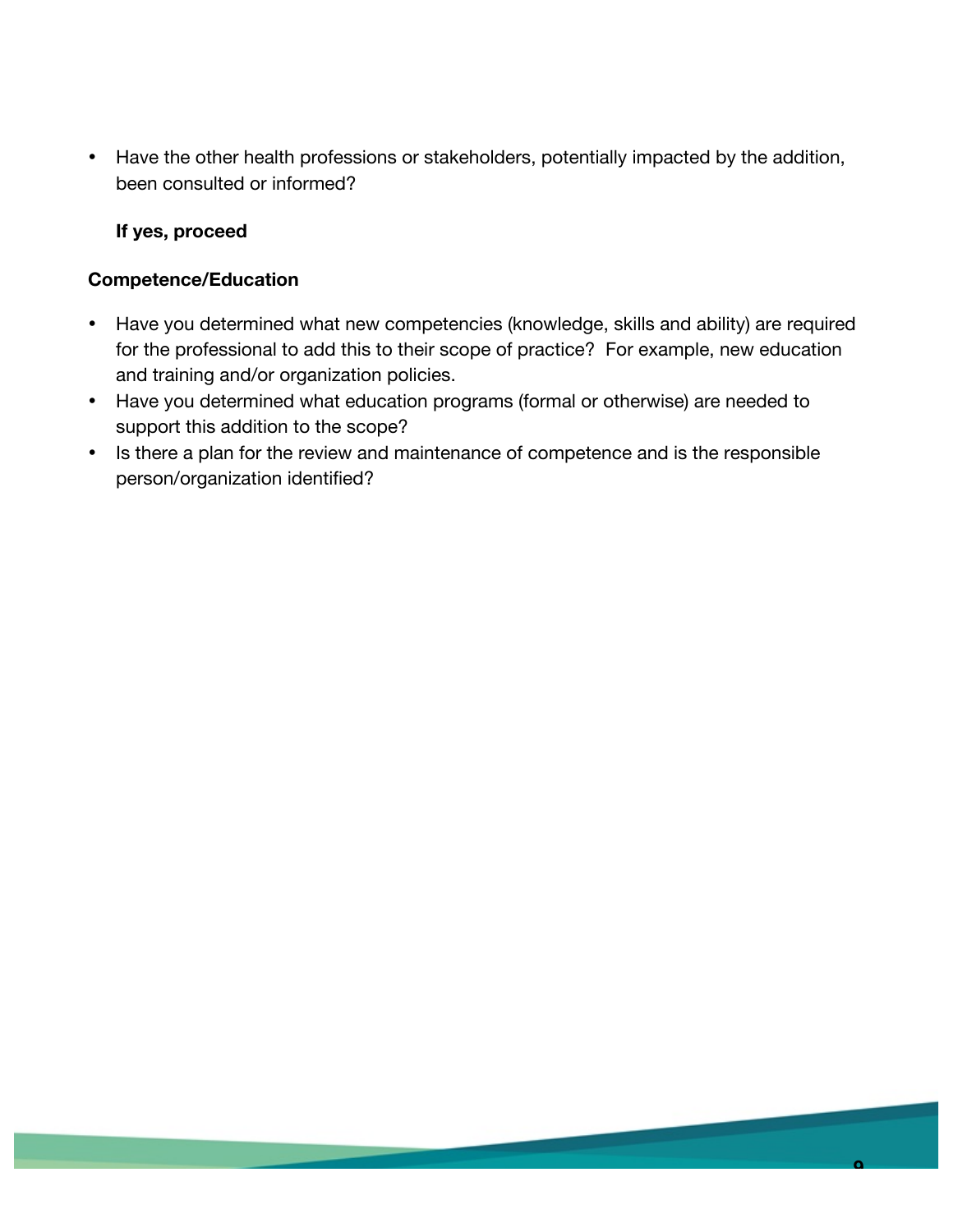### **Glossary**

Accountability: the obligation to acknowledge the professional, ethical and legal aspects of one's role, and to answer for the consequences and outcomes of one's actions. Accountability resides in a role and can never be shared or delegated.

Client: the individual, group, community or population who is the recipient of health care services and, where the context requires, includes a substitute decision-maker.

Collaborative practice: a process of active participation, communication and decisionmaking of two or more healthcare providers, in partnership with a person receiving care. Inter-professional collaborative practice is centered on the needs of clients; enabling them to be partners in their care, with the most appropriate health professionals providing the services required to meet their healthcare needs" (Health Professions Regulatory Network Joint Position Statement, 2008).

Competence: the ability to integrate and apply the knowledge, skills and judgment required to practice safely and ethically in a designated role and practice setting.

Complexity: the degree to which a client's condition and/or situation is characterized or influenced by a range of variables (e.g., multiple medical diagnoses, impaired decisionmaking ability, challenging family dynamics) (CRNBC, Practice Standard, 2005).

Context of practice: conditions or factors that affect the health care practice, including client population, (e.g., age, diagnostic grouping), location of practice setting (e.g., urban, rural), type of practice setting and service delivery model (e.g., acute care, community), level of care required (e.g., complexity, frequency), staffing (e.g., number, competencies); and availability of other resources. In some instances, context of practice could also include factors outside of the healthcare sector (e.g., community resources, justice).

Decision-making: the ability to draw on many models of thinking. Following assessment, decision-making involves interpreting health data, understanding and anticipating risks, benefits and outcomes beyond what is obvious and formulating a proactive plan of action based on this analysis. Critical thinking is an important component of effective decisionmaking.

Health care team: the client, regulated health professionals, unregulated care providers, and employers involved in the delivery of health care.